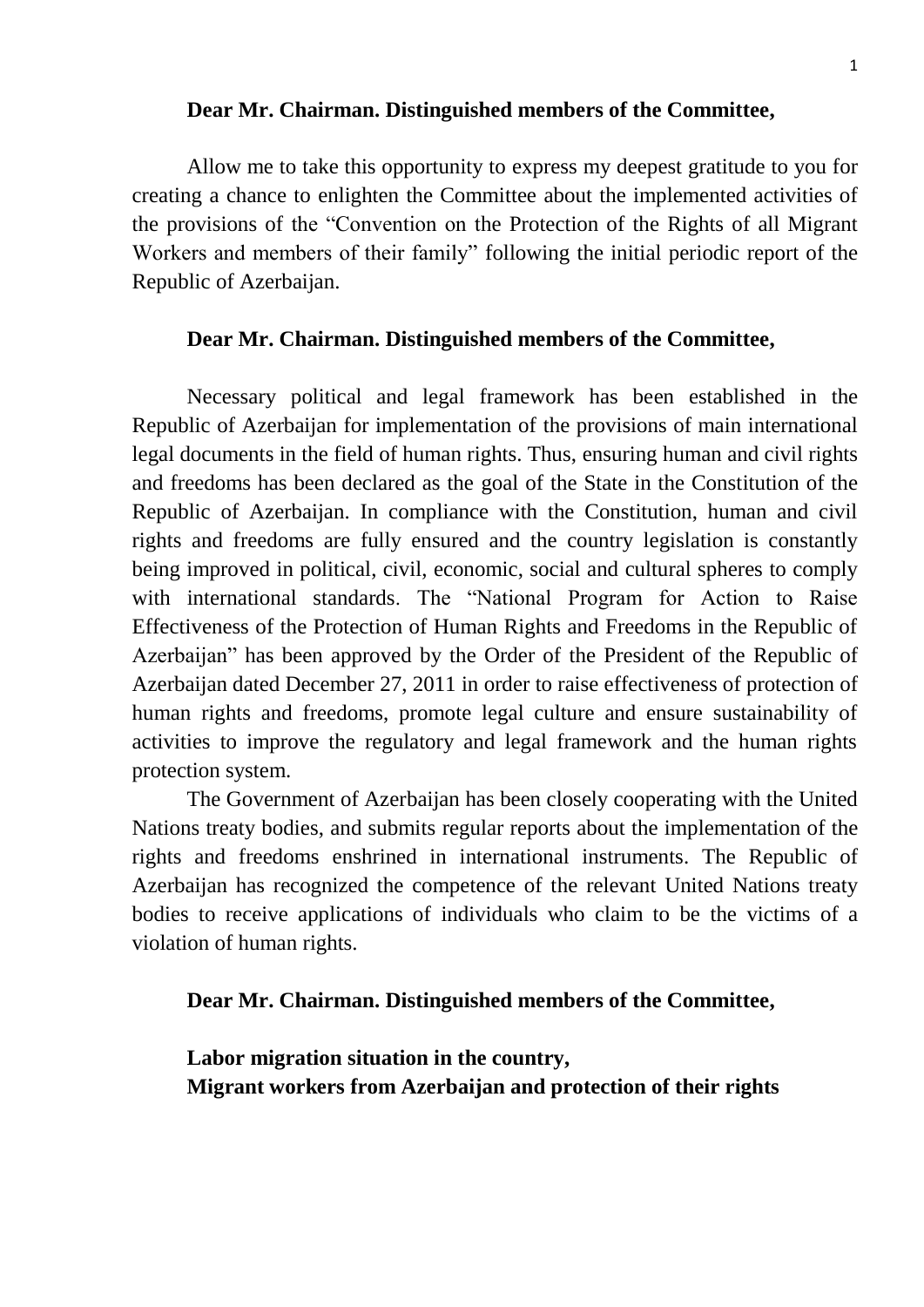Regulation of migration processes in the contemporary world, protection of the rights of migrants, and in particular labor migrants is one of the most pressing problems.

The political and economic crisis in the early 80s and 90s at the end of the last century has resulted in mass migration of citizens of the Republic of Azerbaijan to abroad. However, in recent years, ensurance of rapid socio-economic development in Azerbaijan, implementation of international projects in energytransportation fields, improvement of people's living conditions, at the same time geopolitical position of our country has resulted in intensification of migration processes even more. As a result, the migration of Azerbaijani citizens to the foreign countries do not carry a mass character, in contrast citizens returning back to the homeland tendency and the influx of foreigners to Azerbaijan is increasing.

The analysis of labor migration trends of the citizens of the Republic of Azerbaijan shows that, the prevalent destination countries are Russia, Ukraine, Turkey, and United Arab Emirates, Germany, Belarus and other foreign countries. Azerbaijani migrant workers are employed in small business and trade. Citizens of the Republic of Azerbaijan graduated from Western Europe and Northern America Universities carry out labor activities in Western Europe in the areas of health, education, law and business.

In accordance with article 28 of the Constitution, every citizen has the right freely to leave the country and to live and work abroad. In compliance with Law on "Labour migration", every able-bodied citizen of the Republic of Azerbaijan reached 18 years can be involved in paid labour activity abroad. Citizens of the Republic of Azerbaijan can be employed in foreign countries via physical persons or legal entities. Services rendered for relevant mediation activity is carried out free of charge. In 2006-2011, 3 juridical persons obtained license for carrying out such activity, but employment of citizens in foreign countries have not been carried out by them. Absence of massive migration to foreign countries from Azerbaijan, increase of living standards in the country year by year, establishment of approximately 100 thousand new workplaces every year and low rate of unemployment are the main reasons of this (current unemployment rate is 5.2%).

#### **Dear members of the Committee,**

In compliance with the legislation of the Republic of Azerbaijan citizens of the Republic of Azerbaijan residing in foreign countries, as well as migrant workers are registered at consulates of the Republic of Azerbaijan. Necessary information on the rights of citizens is provided by the consulates and explanatory works are carried out.

There is not any restriction in the legislation of the Republic of Azerbaijan regarding return of the citizens of Azerbaijan to the territory of the country.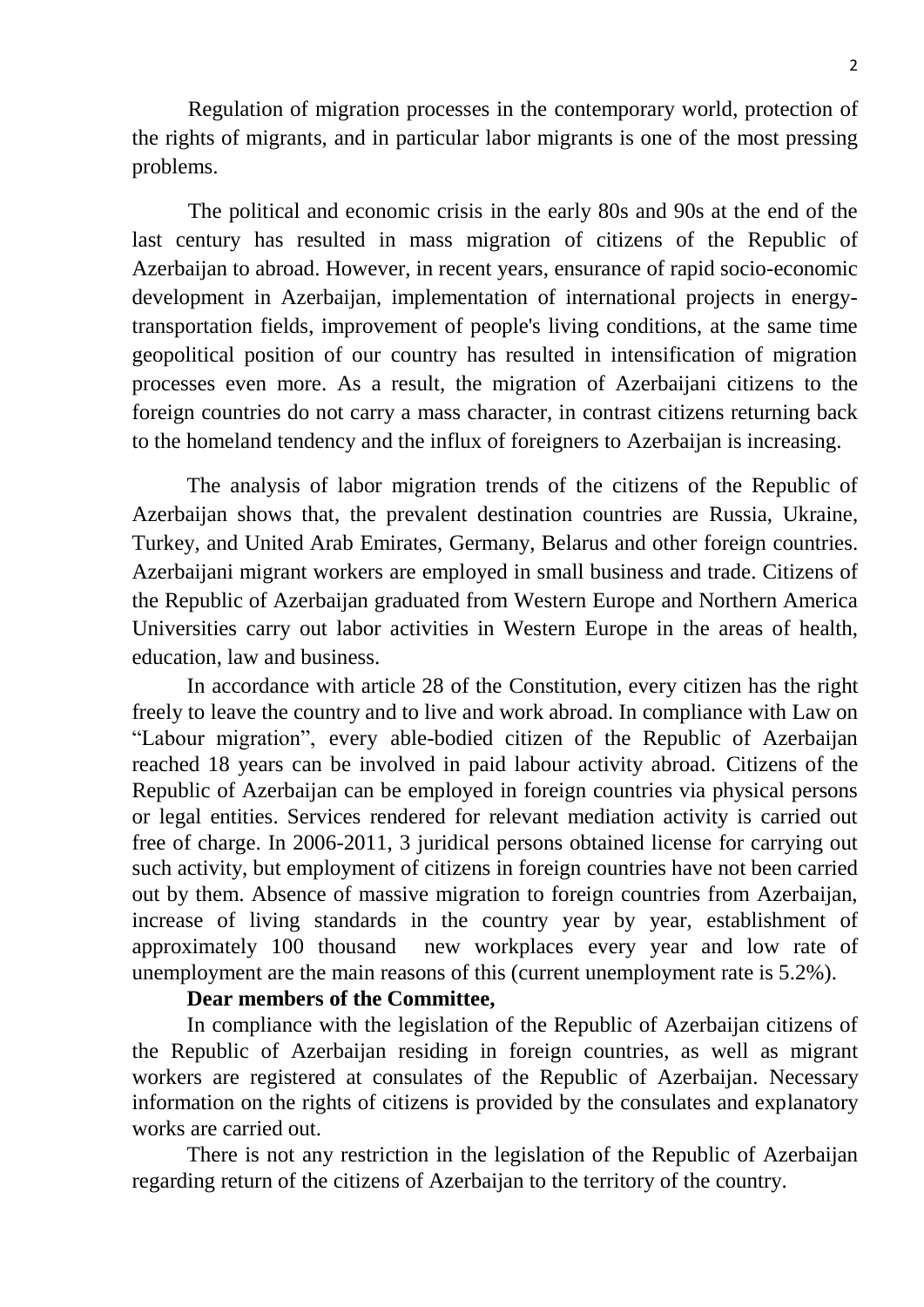Issues related to the elimination of problems of Azerbaijani citizens working abroad shall be resolved within the co-operation framework with the relevant authorities of these countries. Cooperation is based upon intergovernmental agreements on bilateral cooperation, in the absence of such contracts on interagency protocols and agreements. Since 2008 for the purpose of identifying citizenship of undocumented persons residing in the Kingdom of the Netherlands and the Federal Republic of Germany for a long time and if necessary assisting them for voluntary return to the country or legalizing their residence in those countries several meetings have been held with authorized representatives of relevant authorities and migrants placed in detention centers of mentioned countries. As a result, at the last meeting we have been informed by the chief of Migration Service of this country that Law will be adopted in the future related to granting temporary residence permits to foreign children living more than 5 years in the Kingdom of Netherlands.

For effective regulation of migration, in particular labor migration the Republic of Azerbaijan actively implements international instruments. To ensure protection of the rights of migrant workers and members of their family, the Republic of Azerbaijan has signed bilateral and multilateral agreements with several countries. In this regard, bilateral agreements on cooperation have been signed with Moldova, Kazakhstan, Kyrgyzstan, Ukraine, and Belarus in the field of migration. At present, signing of such an agreement with other states is also expected in the near future. Accordingly, the draft agreements on cooperation with the Russian Federation and the Republic of Turkey in the field of labor migration have been prepared and are expected to be signed. Protection of migrant workers' rights, social protection, and simplification of employment procedures are the cornerstones of these agreements.

## **Dear Mr. Chairman and distinguished members of the Committee,**

In addition the outflow of the Azerbaijani citizens to foreign countries for labor migration purposes, foreigners also migrate to the Republic of Azerbaijan to carry out labor activities. Foreigners and stateless persons may enter into the country and exit from the country upon visa and under non-visa regime in accordance with relevant legislation of the Republic of Azerbaijan.

In 2008-2012, 84 per cent of 212.448 applications received by the State Migration Service from foreigners and stateless persons whose temporary staying period has been extended, obtained temporary and permanent residence permit, as well as work permit were responded positively, residence of 9662 persons whose relevant documents were not in order was legalized. Moreover, during the first quarter of 2013, 1934 foreigners and stateless persons violated requirements of migration legislation in the territory of the country were exempted from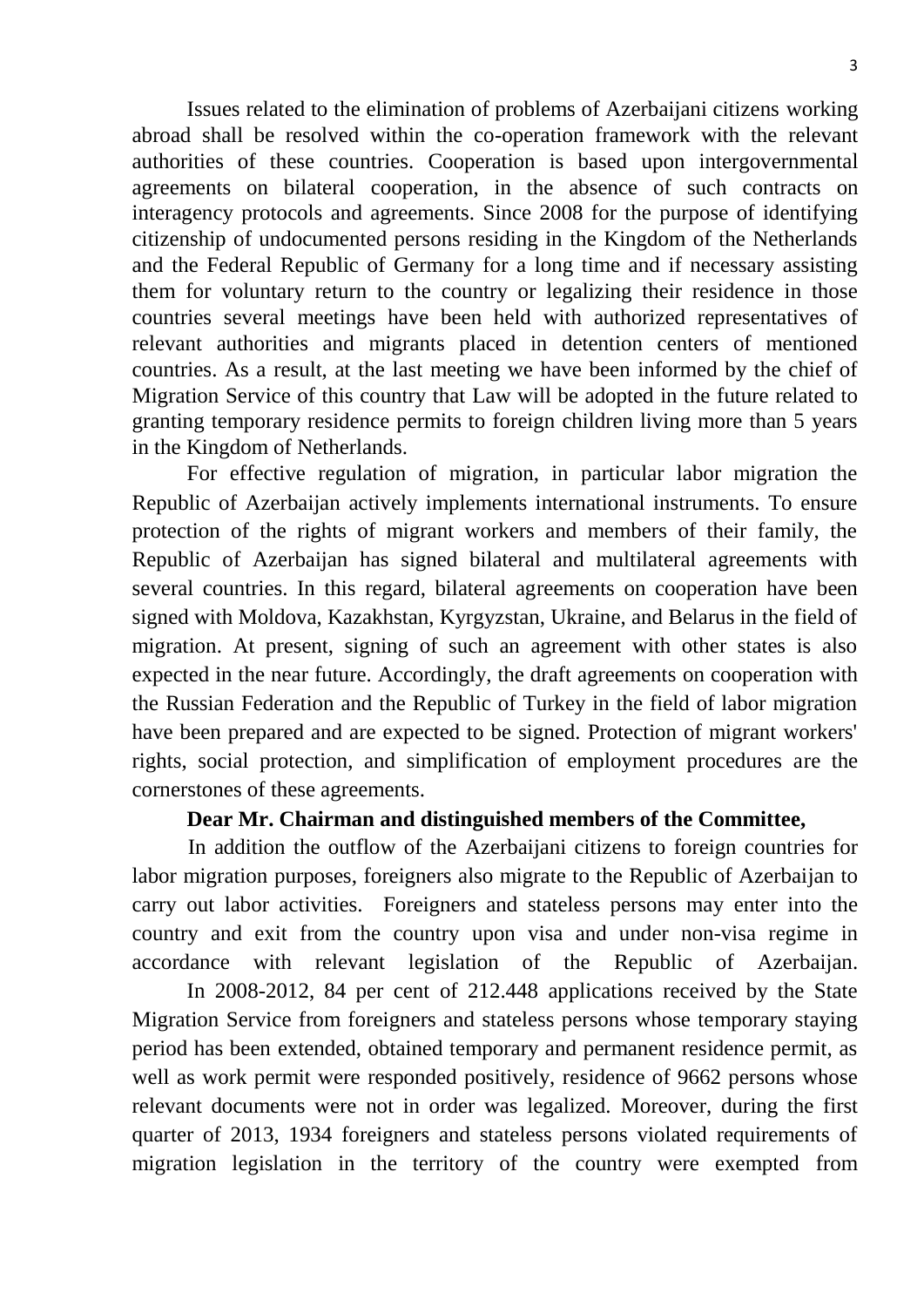administrative liability according to Article 21 of the Administrative Offences Code of the Republic of Azerbaijan.

In order to implement the unified state policy in the sphere of migration, to develop the migration management system, to regulate and forecast the migration processes and to coordinate the activities of the relevant authorities in the field of migration the State Migration Service has been established by the Order No.560 of the President of the Republic of Azerbaijan dated on March 19, 2007.

One of the significant steps taken towards the development of migration management system by considering international practice is the application of March 4, 2009 dated Decree № 69 of the President of the Republic of Azerbaijan on "Single Window" Principle in the migration management. The principle enables the management of migration processes based on more flexible and effective mechanisms improves and simplifies the mechanism of migration management and ensures efficiency and transparency in this area. The State Migration Service of the Republic of Azerbaijan, implementing unified state policy based on "single window" principle, provides the issuance of temporary and permanent permits for foreigners and stateless persons on the territory of the Republic of Azerbaijan, their registration at the place of residence, extends the period of temporary stay in the country for foreigners and stateless persons entering the Republic of Azerbaijan, grants work permits to foreigners and stateless persons for carrying out paid labor activities in the country. From the date of application of the "Single Window" principle exit and re-entry visas for foreigners and stateless persons has been abolished. Currently, foreigners and stateless persons can freely exit from the country and enter into the country on the base of temporary and permanent residence permit cards and other valid identification documents without any additional visa

For the convenience of the applicants, the electronic service section has been established in the official web-site of the Service for provision of e-services within the competences of the State Migration Service.

In order to maintain a record of the foreigners and stateless persons residing, temporarily staying and working in the Republic of Azerbaijan, to provide government agencies involved in migration management with the necessary information, to automate migration-related work, query and analysis, and to make enhancements in electronic services a unified information system (Unified Migration Information System (UMIS)) created. UMIS is the collection of accurate statistical database of information about foreigners and stateless persons residing, temporarily staying and working in the Republic of Azerbaijan.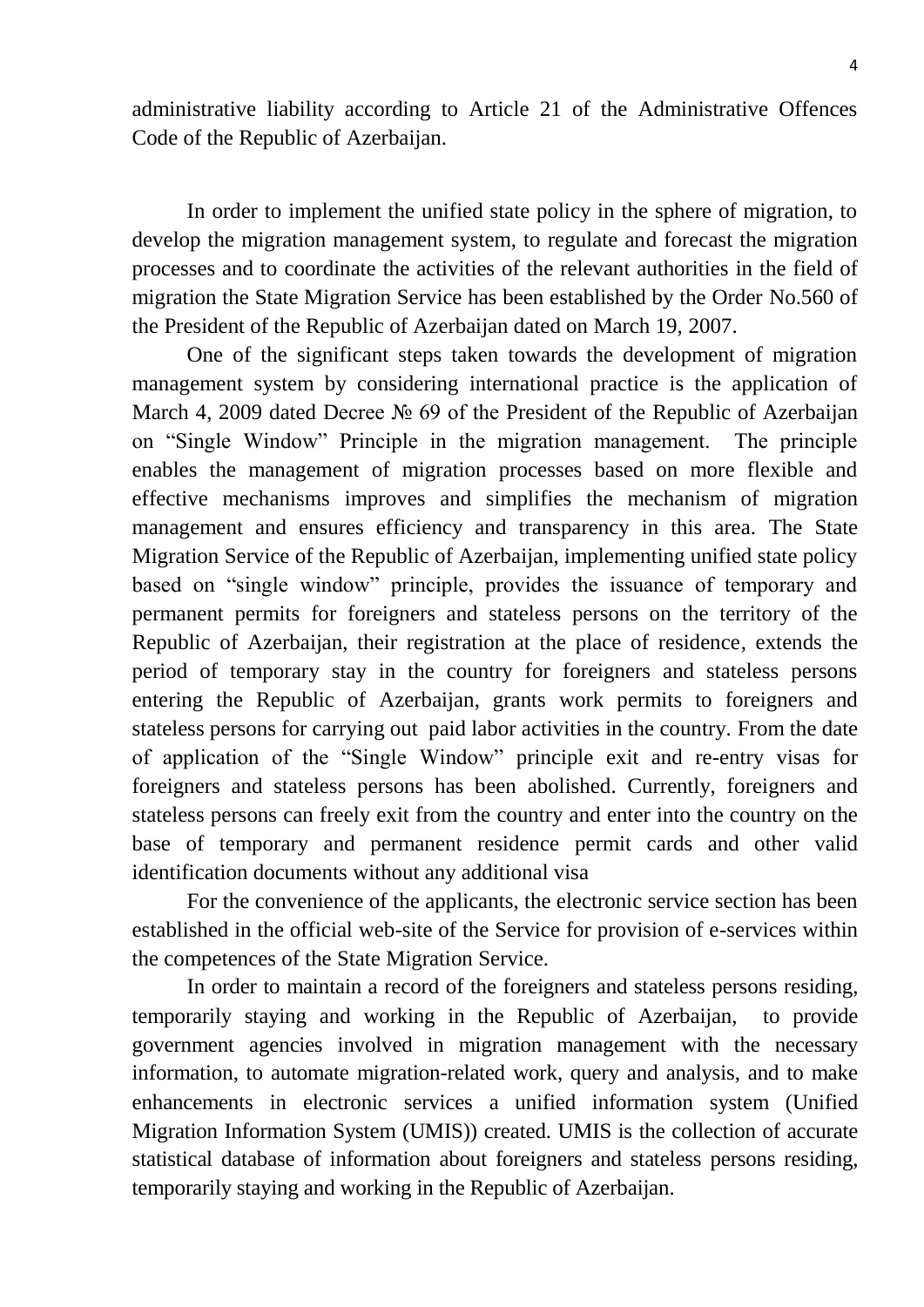In order to improve services rendered by the governmental agencies and accelerate the transition to electronic services, the Decree on "Establishment of the State Agency for Public Services and Social Innovations" has been signed by the President of the Republic of Azerbaijan on July 13, 2012 to increase transparency in the activities of state bodies, render better services to citizens by using new methods and modern innovations and adhere to ethical rules and courteous treatment towards citizens. The structure of the state agency includes "ASAN service" centers, in which 25 services (birth registration, death registration, marriage registration, divorce registration, the registration of adoptions, paternity establishment registration, notarial activities, issuance and renewal of identity cards, issuance and renewal of passports, giving forms on state registration of residential buildings (apartments) and properties (with the exception of initial registration), granting of the certificates from state registry about the description of real estates, registered rights and their limitations, registration of commercial entities and tax-payers, the determination of wages and pensions, and so on. ) will be rendered by 9 governmental state bodies (Ministry of Justice, Ministry of Internal Affairs, Ministry of Taxes, State Committee of Republic of Azerbaijan on Property Issues, the State Customs Committee, the State Migration Service, the State Committee of Land and Cartography, State Social Protection Fund, and National Archive Department). Reception of application and issuance of certificates for granting temporary and permanent residence permits, as well as work permits to carry out paid labor activities are carried out by the State Migration Service in the Centers.

The Republic of Azerbaijan attaches great importance to cooperation with the European Union (EU) in the field of migration.The negotiations have been started between the parties since 2010 for the signing of the Association Agreement between the Republic of Azerbaijan and the EU. Hitherto, 4 meetings on visa facilitation and readmission issues were held between European Union and the Republic of Azerbaijan (respectively, on 1-2 March 2012 in Baku, 31 May-1 June 2012 in Brussels, 6-7 November 2012 in Baku and 12-13 March 2013 in Brussels). Currently, works in this direction are being continued.

To expand cooperation in the field of migration, to improve legislation, to learn from international experience, as well as to speed up the integration to EU and other countries, Azerbaijan has joined Budapest and Prague processes which encompasses legal migration, asylum, visa, voluntary return and has a successful activity in this direction.

The Republic of Azerbaijan actively uses European Union assistance tools (TAIEX, Twinning, MIEUX programs).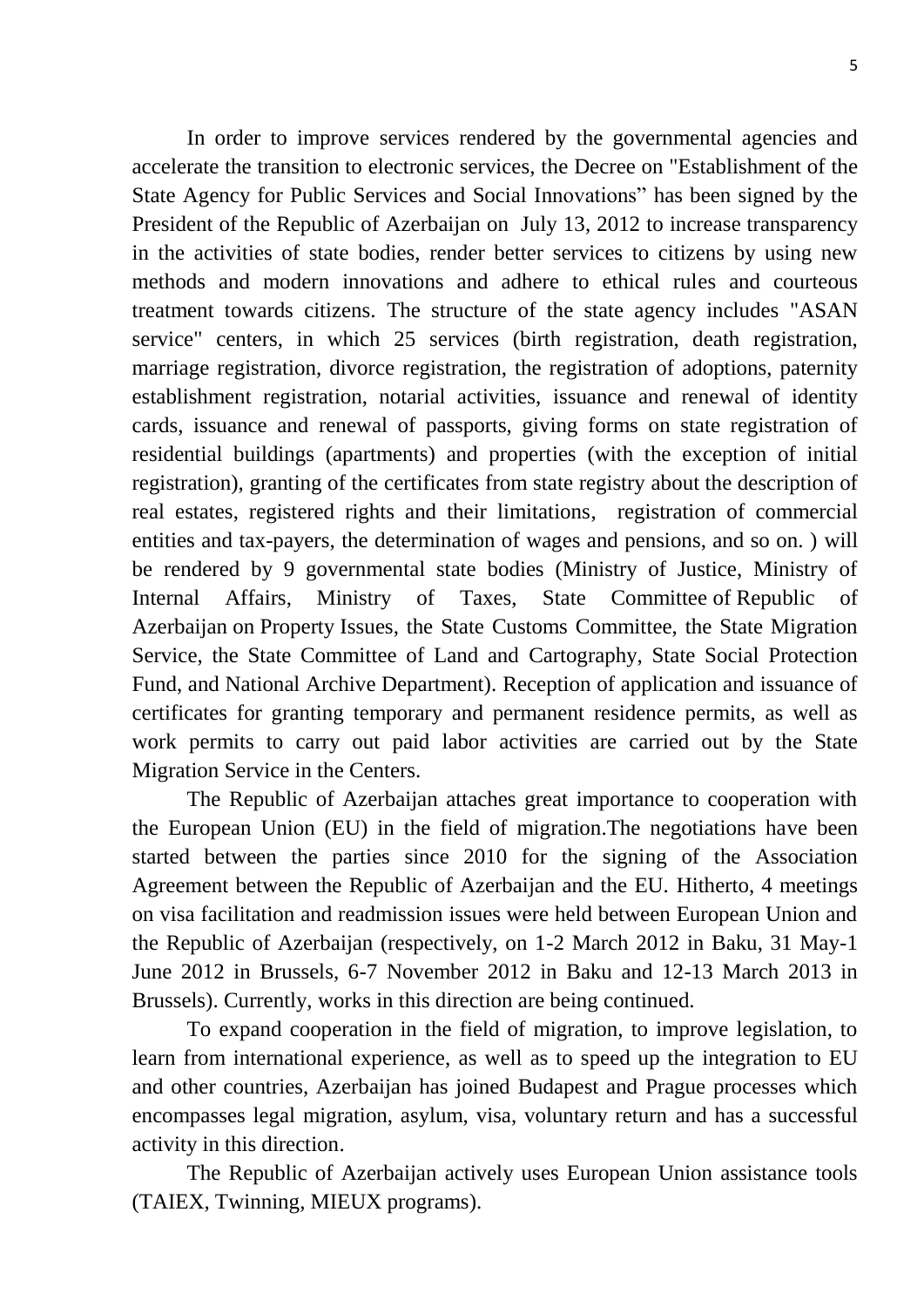#### **Legislation on labor migration**

The legislation on labour migration consists of the Constitution of the Republic of Azerbaijan, "Law of the Republic of Azerbaijan on "Exit from, entry to and Passports", "Law of the Republic of Azerbaijan on the legal status of foreigners and stateless persons", "Law on labor migration", "Law on immigration", Labor Code, relevant decrees and orders of the President of the Republic of Azerbaijan, decisions of the Cabinet of Ministers of the Republic of Azerbaijan, as well as international conventions (to which Azerbaijan is a party), other bilateral and multilateral agreements.

The project of "Migration Code," developed to set a centralized database of legislation on migration taking into account EU legislation is expected to be adopted in the near future. The draft of "Migration Code" has been prepared in cooperation with the International Organization for Migration and at the same time, the recommendations on improving migration legislation provided by nongovernmental organisations during the meetings have been considered.

At the same time, for the improvement and simplification of legislation in the field of migration, the relevant amendments and additions have been made to certain normative acts. Thus, in accordance to amendments made in the Regulation on application of the Law of the Republic of Azerbaijan on "Registration upon place of residence and stay" dated on March 2013, each foreigner and stateless person arriving in the Republic of Azerbaijan or person providing him/her accommodation should apply via mail, e-mail or personally to the State Migration Service for registration upon place of stay within 3 days after arrival. State Migration Service immediately after receiving the application registers foreigner or a stateless person on the place of residence, and gives written notification on registration to the receiving party within 1 business day.

In accordance with the recent amendments state duty for registration of foreigners and stateless persons upon place of residence has been abolished.

#### **Dear Mr. Chairman. Distinguished members of the Committee,**

# **Legislation and Convention Measures for promotion and implementation of the Convention**

According to Article 148 of the Constitution of the Republic of Azerbaijan, international agreements wherein the Republic of Azerbaijan is a party to, constitute an integral part of legislative system of the Republic of Azerbaijan. Moreover, according to Article 151 of the Constitution of the Republic of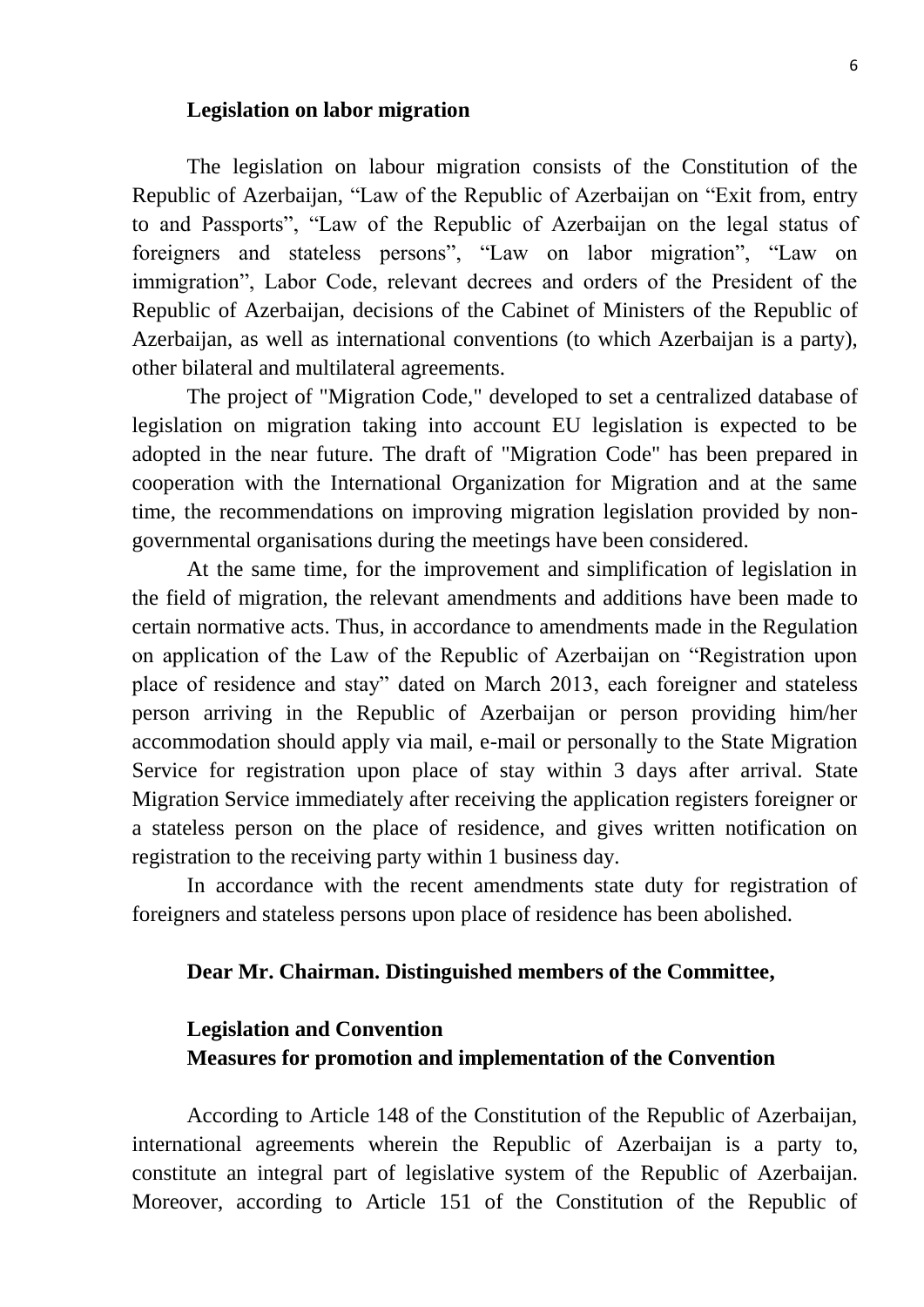Azerbaijan, in case of any disagreement between normative-legal acts in legislative system of the Republic of Azerbaijan (except Constitution of the Republic of Azerbaijan and acts accepted through referendum) and international agreements wherein the Republic of Azerbaijan is party to, provisions of international agreements shall prevail.

The rights of all migrant workers and their family members reflected in international documents have been laid out in national legislation. Although, the definition of labor migrant referred in the national legislation differs from the one in Convention, contradiction does not arise. The labour migrants performing labour activities in Azerbaijan enjoy the right to labor and social protection in tandem with citizens of the Republic of Azerbaijan. In addition to that, labor migrants who have completed their labor activities in the country are entitled to social protection in the length of service term in Azerbaijan.

The periodical awareness-raising campaings on labor migration has been carried out by the relevant state authorities in media, with a special emphasize on issues reflected in "Convention on the Protection of the Rights of all Migrant Workers and members of their family" and national legislation. As an example of this, the following events have been implemented by the State Migration Service of the Republic of Azerbaijan. Accordingly, in 2012-2013 State Migration Service of the Republic of Azerbaijan together with representatives of local executive power bodies held numerous events in the regions to increase public awareness in the field of migration.

At the same time, 38-minute film reflecting the activities in the year of 2012 of the State Migration Service of the Republic of Azerbaijan in native language has been broadcasted on public television in the country. The English version has been sent to more than 60 countries around the world via International Organization for Migration and posted in the official webpage of the Service.

The official web site of the Service (**www.migration.gov.az**) functions in 3 languages - Azerbaijani, English, and Russian. Moreover, the necessary organizational measures have been implemented by the Service to address the issues raised in "Q&A" services (foreigners and stateless persons can choose one of the three languages that is suitable for them) and in electronic applications and duly legal assistance are rendered to foreigners.

## **Dear members of the Committee,**

#### **Employment of migrant workers in the Republic of Azerbaijan**

According to the Constitution of the Republic of Azerbaijan, foreigners and stateless persons have the right to freely come, live and engage in labor activities in the Republic of Azerbaijan. Pursuant to the Law of the Republic of Azerbaijan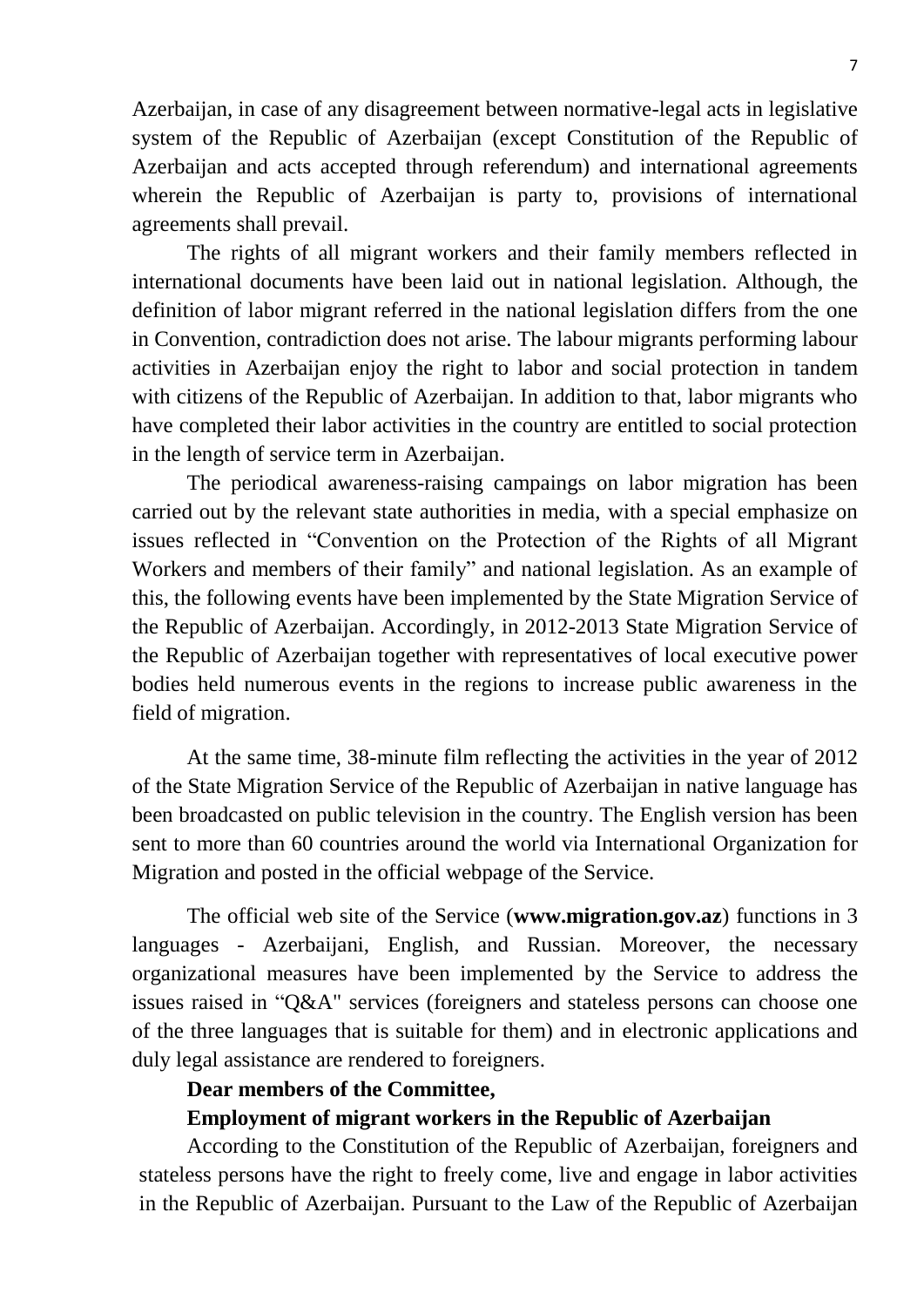on "Labor migration", every able-bodied and over 18 years old foreigner or stateless person is entitled to perform labour activities within the territory of the Republic of Azerbaijan. Foreigners can work in the Republic of Azerbaijan after obtaining work permit in order to carry out paid labor activity. In accordance with the Law on "Labor Migration", there are specifically defined categories of foreigners that do not need to have the work permit for involvement in paid labor activities in the country.

The work permit may not be annulled; excluding the cases when there is a relevant judgment of the court, unreliable data are found in documents submitted for obtaining the work permit and if labor contract concluded between the employer and foreign employee is early terminated.

# **The rights of migrant workers Fundamental rights and freedoms**

According to Item 3 of Article 25 of the Constitution of the Republic of Azerbaijan, the state guarantees equality of rights and liberties for all, irrespective of race, nationality, religion, language, sex, origin, material or official status, occupation, political convictions, membership in political parties, trade unions and other public organizations. Rights and freedoms of a person, citizen cannot be restricted due to race, nationality, religion, language, sex, origin, conviction, political and social belonging. Restrictions of the human and civil rights and freedoms on the grounds of race, nationality, religion, language, sex, origin, belief, political or social affiliation are prohibited. The provision of Article 25 of the Constitution has been reflected in Article 16 of the Labor Code of the Republic of Azerbaijan (unacceptability of discrimination in labor relations).

An attempt to seizure identity card of a foreigner and restrict their movement within the country has not been reflected in national legislation. Confiscation or unlawful attempt to seizure passport or identity card of a citizen, means bearing administrative responsibility in accordance with Article 332 of Administrative Offences Code of the Republic of Azerbaijan (in an amount of 85-90 AZN). Accordingly, on March 6, 2013, 6 citizens of the Republic of Turkey have requested State Migration Service and International Organisation for Migration about the seizure of their passports and non-full payment of their wages by "Penat Construction" LTD. After the intervention of the State Migration Service, the passports of victims have been returned and their salaries were fully paid. The necessary administrative measures have been taken against executives of the mentioned company.

Voting rights of foreigners and stateless persons has been reflected in the Election Code of the Republic of Azerbaijan. Accordingly, in accordance with Item 3 of the Article 12 of Election Code, foreigners residing within a relevant municipal territory for not less than 5 years shall have the right to vote at municipal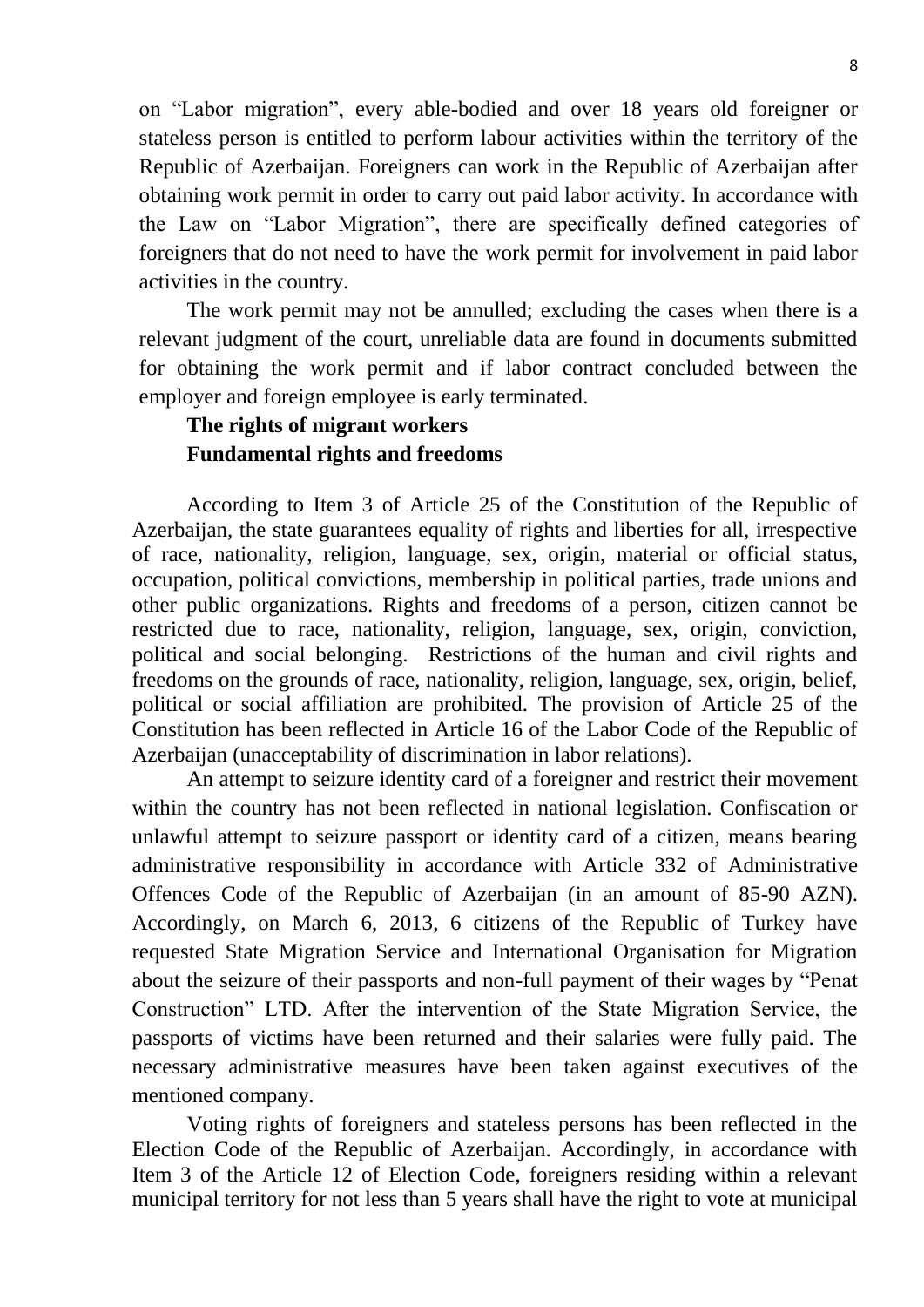elections. Currently, more than 6,300 migrants who have been registered in the State Migration Service employ these rights.

## **Labor and social protection**

Labour relations of migrant workers are regulated with Labour Code. According to the Article 13 of the Labour Code of the Republic of Azerbaijan foreigners and stateless persons enjoy all labour rights equally with citizens of Azerbaijan Republic and they carry responsibilities in relevance to these rights. In compliance with national legislation, migrant worker has the right to terminate the labour contract and leave the territory of the Republic of Azerbaijan at any moment in an order stipulated by the legislation. According to Article 8 of the Law of the Republic of Azerbaijan on "Labour migration" if labour contract is terminated for reasons not depending on migrant worker, all expenses related to return of migrant worker and his/her family members shall be reimbursed by the legal entity or physical person having employed him/her. In 2012 the State Migration Service received complaint on violation of the labour right of Philippines citizen Joan Bangalan Navarro. After investigations her violated rights (regarding delay of payment) were restored and laissez-passer was obtained with the assistance of the International Organization for Migration. During this period she was accommodated in asylum center of the State Migration Service and was sent back to her country via resources of the Republic of Azerbaijan. Furthermore, in 2012 complaints of 3 Turkmen citizens also 6 Turkish citizens were received by State Migration Service on non-full payment of their wages by their employers-branch of "Doga Taahut Construction" in Azerbaijan Republic and "Segatek Construction". As the result of investigations wages of foreigners were fully paid, companies were convicted to administrative amenability.

The legislation does not envisage any restrictions in the unification of labor migrants in trade unions. According to Article 19.1 of the Labour Code of the Republic of Azerbaijan, a trade union may be established on a voluntary basis without discrimination among employees or without prior permission from employers.

Payment of compensation for disabled migrant workers is carried out on equal basis and rights with the citizens of the Republic of Azerbaijan. In 2010- 2012, 11 migrants suffered from the accident happened at work place. In all aforementioned cases, social rights of victims (legal heir of suffered or dead workers) envisaged by the legislation were ensured.

According to Articles 292 and 294 of the Labour Code, migrant workers have the right to apply to the court on equal basis and conditions considered for the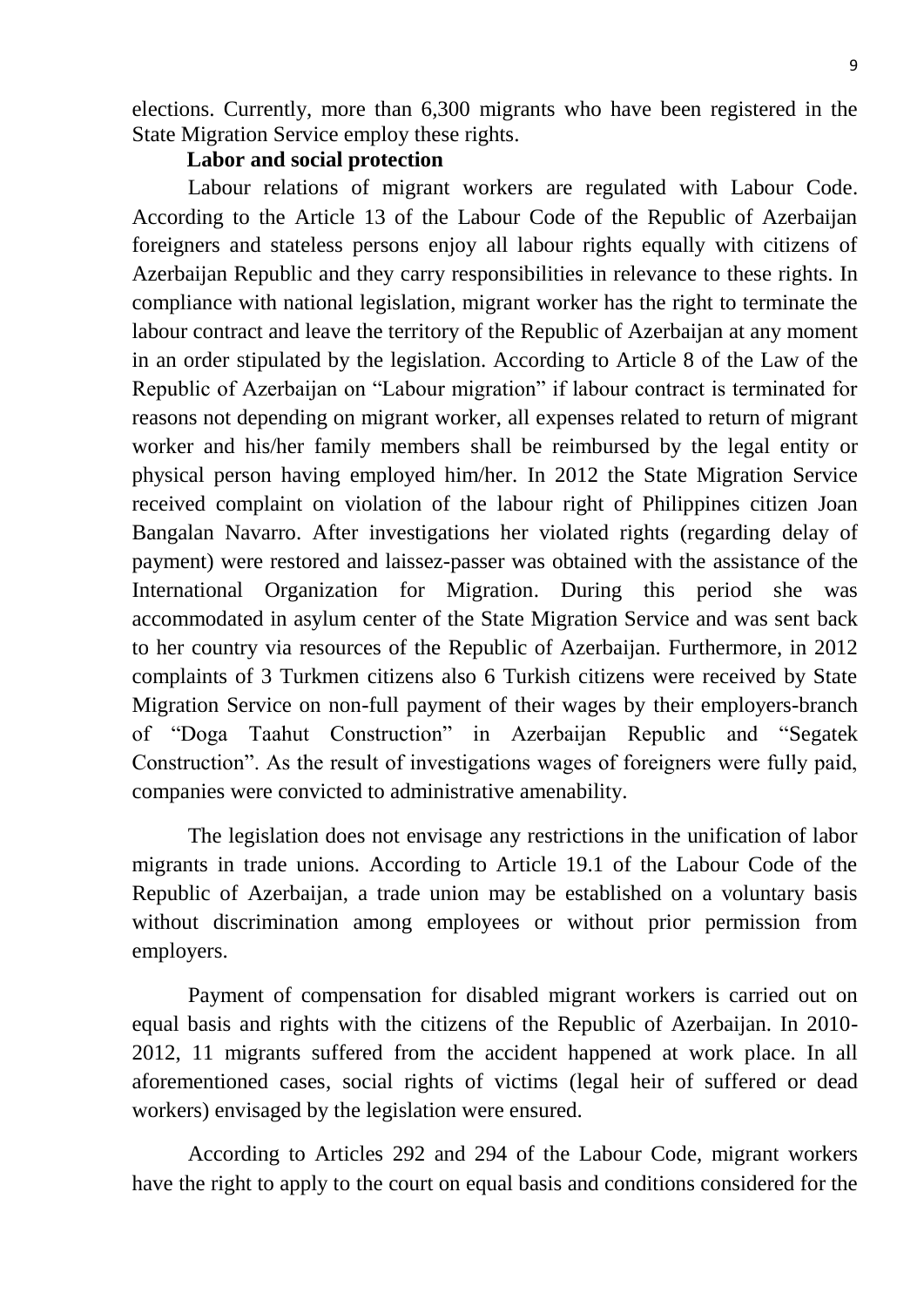citizens of the Republic of Azerbaijan. During the past periods, the fact of appeals to courts by labor migrants and their legal representatives about refusal in issuance of work permits for carrying out paid labor activities in the territory of the Republic of Azerbaijan or violation of rights of labor migrants engaged in labor activities on a legal basis has not been recorded.

According to Article 3.2 of the Law of the Republic of Azerbaijan on "Labour pensions", foreigners and stateless persons permanently residing on the territory of the Republic of Azerbaijan shall be entitled to pension provision on equal terms with the citizens of the Republic of Azerbaijan in accordance with the conditions set in the legislation.

## **Tax and money transfer**

In compliance with Article 19 of the Law of the Republic of Azerbaijan on "Labour migration", migrant workers legally residing and carrying out paid labor activities in the territory of the Republic of Azerbaijan shall pay taxes in accordance with the legislation of the Republic of Azerbaijan.

Double or additional profit tax imposing on migrant workers is forbidden. In accordance with the legislation transfer of means from own incomes to the country of origin shall not be restricted. Migrant worker shall not pay a customs duty for transportation of means, personal property, handy instruments and movable facilities necessary for labour activities, as well as, things obtained through resources earned by him/her.

## **Health**

In compliance with the Law of the Republic of Azerbaijan on "Protection of health of the population" stateless person permanently resided in the Republic of Azerbaijan has the same rights as the citizens of the Republic of Azerbaijan in the field of healthcare. Foreigners have the right to healthcare in compliance with the rules envisaged by international agreements to which the Republic of Azerbaijan is a party to. According to Article 10 of the Law on "Healthcare of the population" medical services are provided free of charge in public medical institutions of the Republic of Azerbaijan.

According to legislation of the Republic of Azerbaijan migrants can receive immediate and special medical assistant without any restriction and discrimination.

From April 1, 2009 till 2013 4583 child whose both parents or one of them is a foreigner have been provided with birth certificate.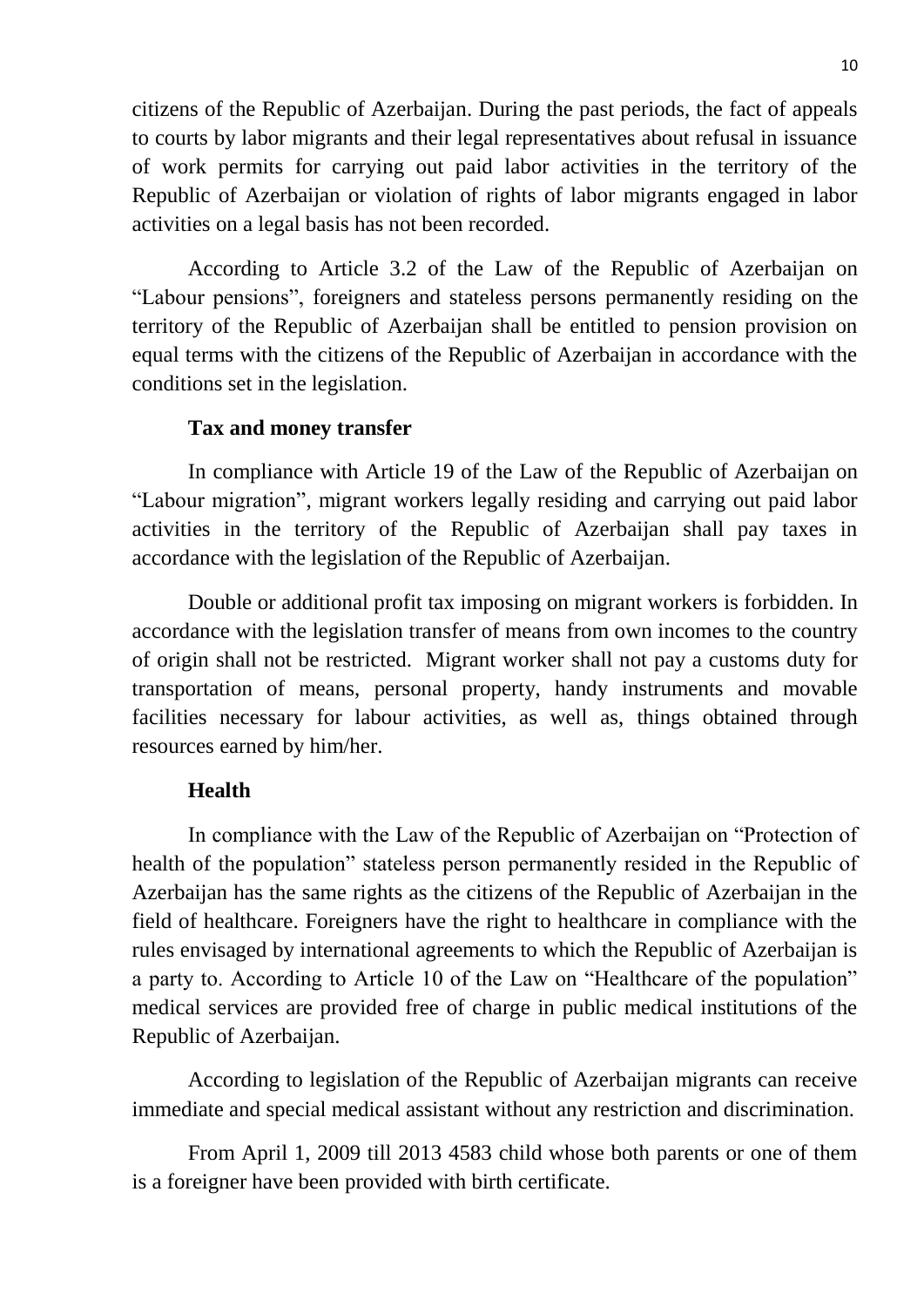#### **Family**

According to Article 10 of the Law of the Republic of Azerbaijan on "Labour migration", restricting the unification of labor migrants with their own family is prohibited. Family members of the migrants, who are engaged in paid labor activity on the territory of the Republic of Azerbaijan, shall be given temporary residence permit for the period of an individual permission to perform labor activities.

In 2010-2012, more than 4500 temporary residence permits were issued to migrant workers and their family members. It complies with the provisions of International Convention on Protection of the Rights of All Migrant Workers and their Family Members.

Number of marriages concluded with foreigners and stateless persons in 2009-2012 in the Republic of Azerbaijan is 8130.

#### **Education**

According to Article 42 of the Constitution of the Republic of Azerbaijan, every citizen has the right for education, especially free compulsory comprehensive education. In compliance with Article 19 of the Law of the Republic of Azerbaijan on "Legal status of foreigners and stateless persons", foreigners and stateless persons permanently residing in the Azerbaijan Republic have the right to get education on equal grounds with the citizens of Azerbaijan Republic. According to the legislation, children of migrants, as well as migrant workers have the right to free secondary education. According to information of the Ministry of Education, in 2012 number of foreign children receiving education in comprehensive schools of the Republic of Azerbaijan was 1727.

#### **Obtaining information**

According to the Law of the Republic of Azerbaijan on "Obtaining information" receiving information in the territory of the Republic of Azerbaijan is free of charge. Everyone has the right to apply to owner of information directly or via representative, to choose type and obtaining form of information. These rights also apply to migrant workers and their family members. In this way, requirements of Article 33 of the Convention on acquisition of information are fulfilled. At the same time, more than 21.000 normative legal acts, as well as International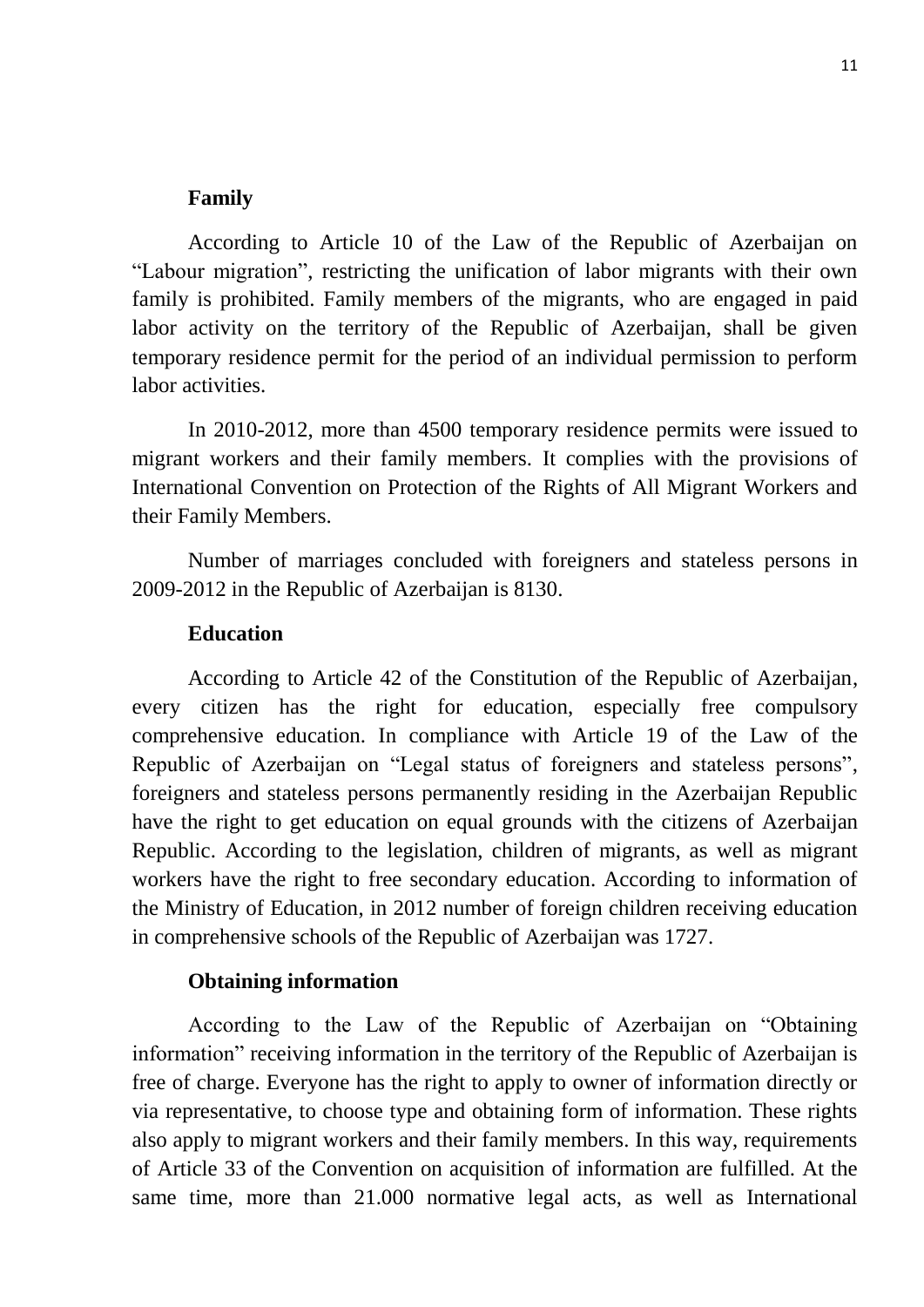Convention on Protection of All Migrant Workers and Members of their Family was uploaded to the [www.e-qanun.az](http://www.e-qanun.az/) internet portal which is an electronic database of the Ministry of Justice in order to assist improving juridical knowledge of the population, to ensure free and free of charge access to normative legal acts.

# **Dear Mr. Chairman. Distinguished members of the Committee, Juridical provision and court**

 In compliance with Article 292 of the Labour Code, a worker has the right to raise a claim related to the restoration of his/her violated rights. To this end, a worker can apply to the State Labour Inspection Service of the Ministry of Social Protection of Population or to the court. Any complaint of migrant worker is reviewed within the rules considered for the citizens of the Republic of Azerbaijan. According to Article 10 of the Law of the Republic of Azerbaijan on "Courts and judges" protection in the court is provided at all stages of court proceedings.

For the purpose of continuation of measures in the field of fight against human trafficking new "National Action Plan on fight against human trafficking of the Republic of Azerbaijan (2009-2013)" was approved by the head of state in 2009. The National Action Plan for 2009-2013 covers all aspects of the fight against human trafficking, that is to say consider comprehensive preventive, rehabilitation, reintegration and propagandistic activity. Independent special police authority – Department on fight against human trafficking was established within the Ministry of Internal Affairs taking into account strengthening fight against human trafficking and requirements of the Law on "Fight against human trafficking".

Foreigners and stateless persons who are victims of human trafficking are provided with protection and assistance on equal basis as the citizens of the Republic of Azerbaijan.

There is 1 shelter for victims of human trafficking in the Republic of Azerbaijan and in 2009-2012 four victims placed in the shelter and received necessary assistances.

# **Dear Mr. Chairman, Distinguished Committee members, Conclusion**

I would like to mention with regret that the Republic of Azerbaijan is not able to apply all the provisions of the Convention in the whole territory of the country. 20 % of Azerbaijani territories – Nagorno-Karabakh region and 7 adjacent regions have been occupied by Armenia for a long period. As result of ethnic cleansing policy carried out by Armenia more than one million Azerbaijanis have